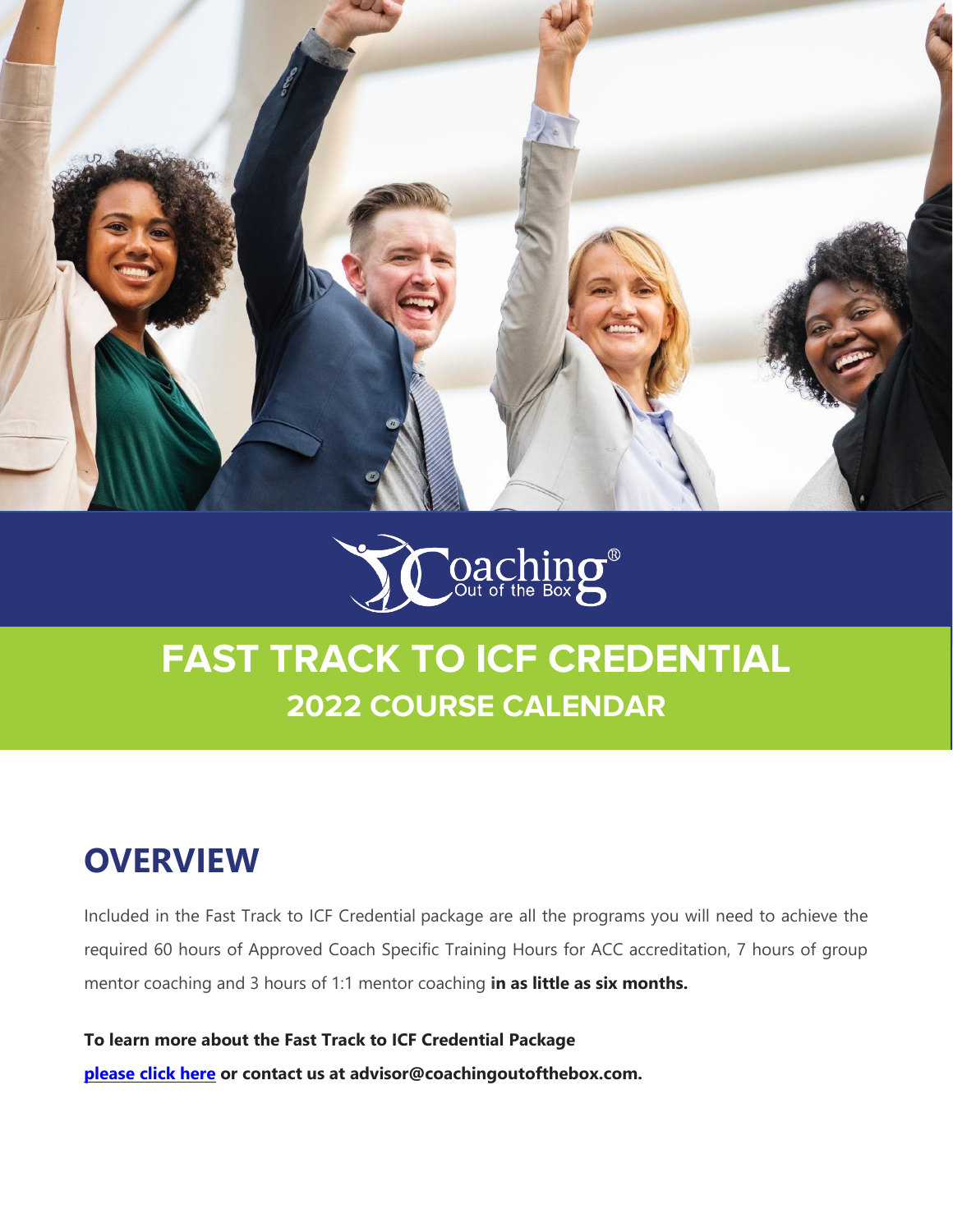# **HOW TO USE THE COURSE CALENDAR**

This course calendar includes all the upcoming dates for the programs that make up the Fast Track to ICF Credential package. You have the option to complete the programs within six months (by choosing a pre-packaged class schedule) or take advantage of the special Fast Track pricing and take up to 18 months to complete the programs.

- 1. Select a pre-packaged course schedule (day or night classes) and complete your training in 6 months.
- 2. Pick and choose the course dates and times that work best for your schedule and complete the program in up to 18 months. The programs are displayed in the order they should be taken as some programs have required prerequisites.

# **HOW TO REGISTER**

- 1. Look through this Course Calendar to be sure that there are dates and times that will fit into your schedule.
- 2. Register for the Fast Track to ICF Credential Package by using the following links:

#### [Register CDN](http://shop-cdn.coachingoutofthebox.com/fast-track-to-icf-credential-bundle/)

#### [Register USA and International](http://shop-us.coachingoutofthebox.com/fast-track-to-icf-credential-bundle/)

3. You will receive a welcome email that includes a link to a course selection form where you will select either a pre-packaged course schedule or pick and choose the course dates that will work best for you.

If you have questions about the programs or the registration process, please connect with a program advisor by email at advisor@coachingoutofthebox.com.

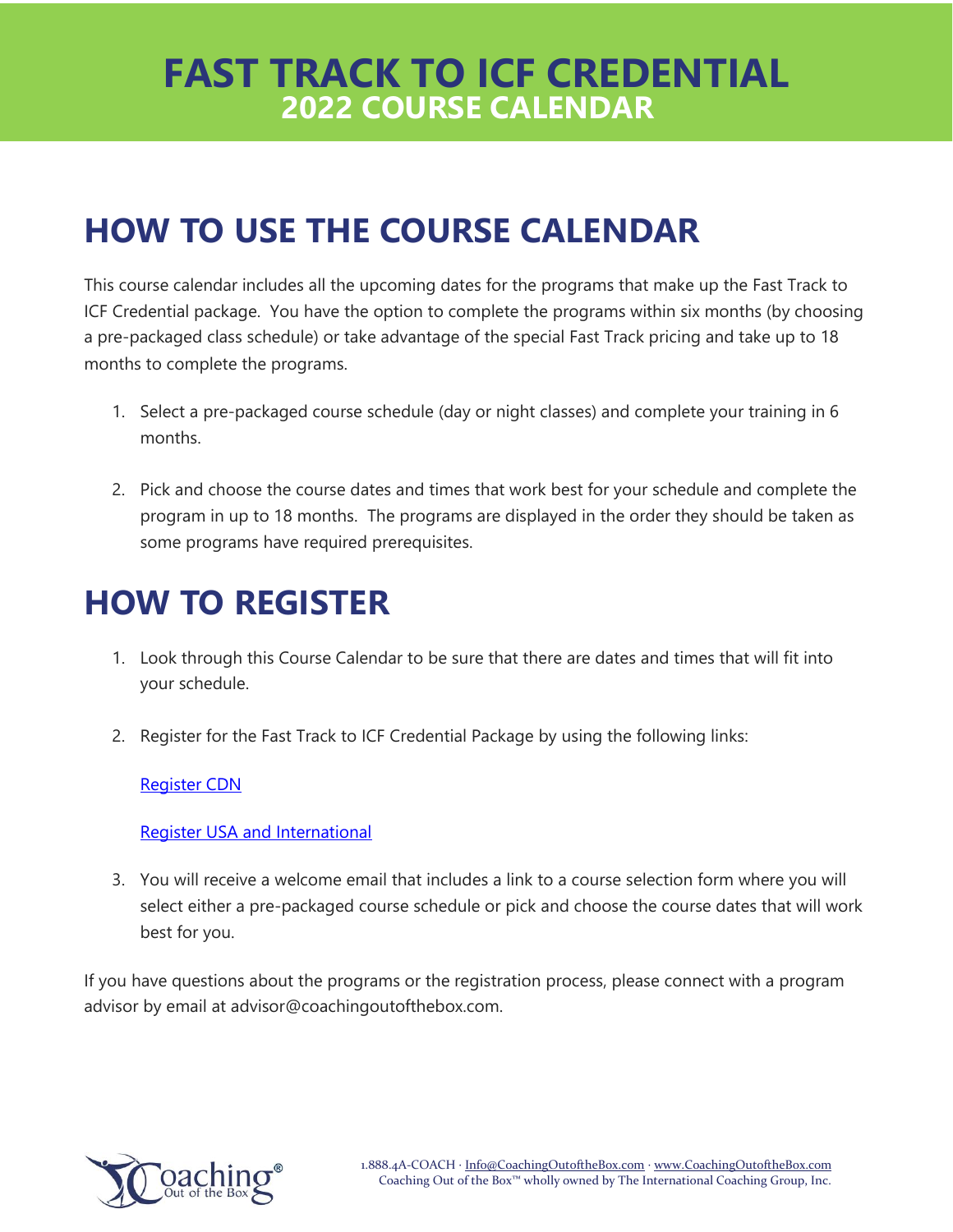# **PRE-PACKAGED COURSE SCHEDULES**

The following packages have been strategically scheduled to allow for you to complete the required 60 hours of Approved Coach Specific Training Hours for ACC accreditation, 7 hours of group mentor coaching and 3 hours of 1:1 mentor coaching within six months - putting you on the Fast Track to ICF Credential.

### **PACKAGE 1 NIGHT COURSES**



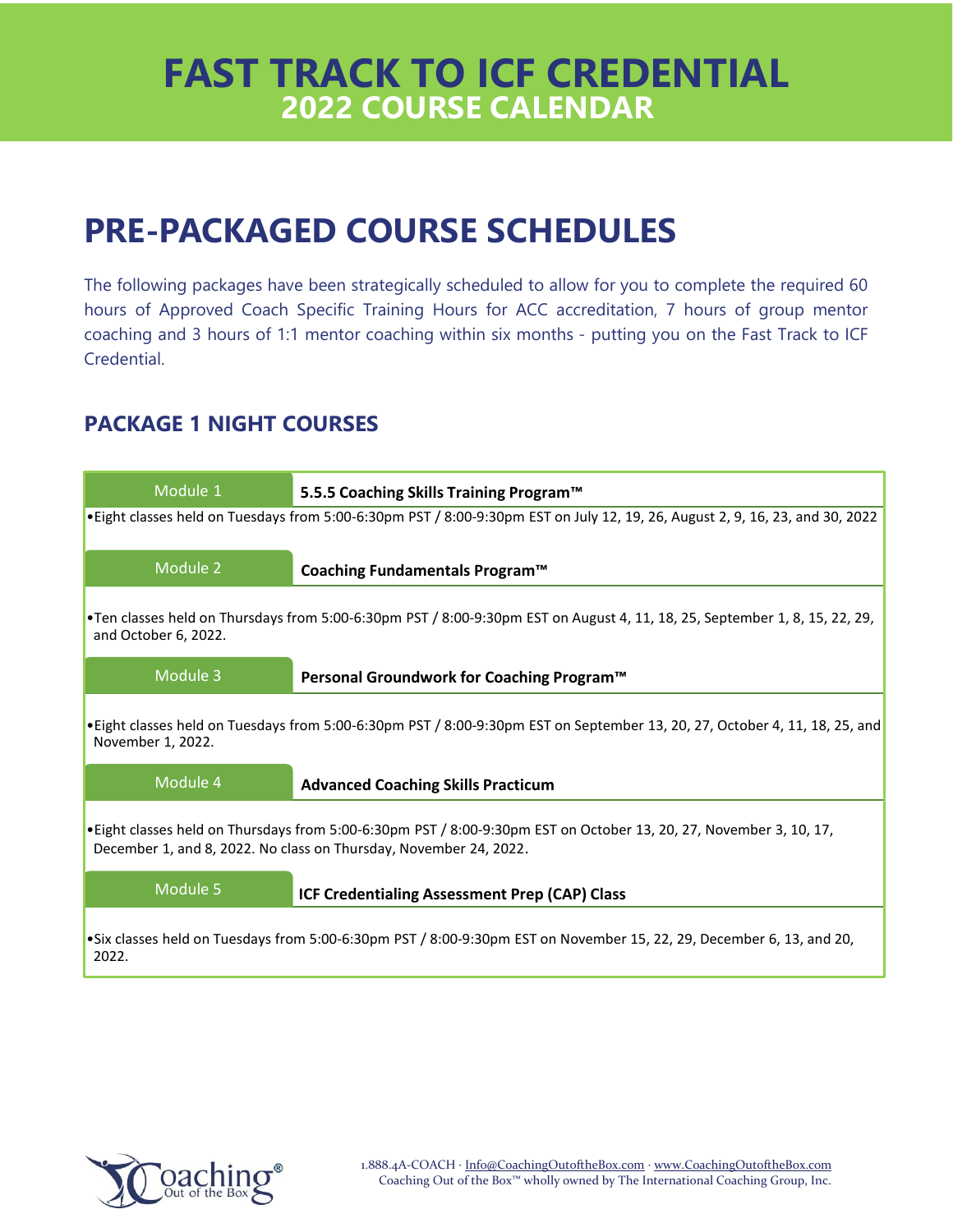# **PRE-PACKAGED COURSE SCHEDULES**

The following packages have been strategically scheduled to allow for you to complete the required 60 hours of Approved Coach Specific Training Hours for ACC accreditation, 7 hours of group mentor coaching and 3 hours of 1:1 mentor coaching within six months - putting you on the Fast Track to ICF Credential.

### **PACKAGE 2 DAY COURSES**



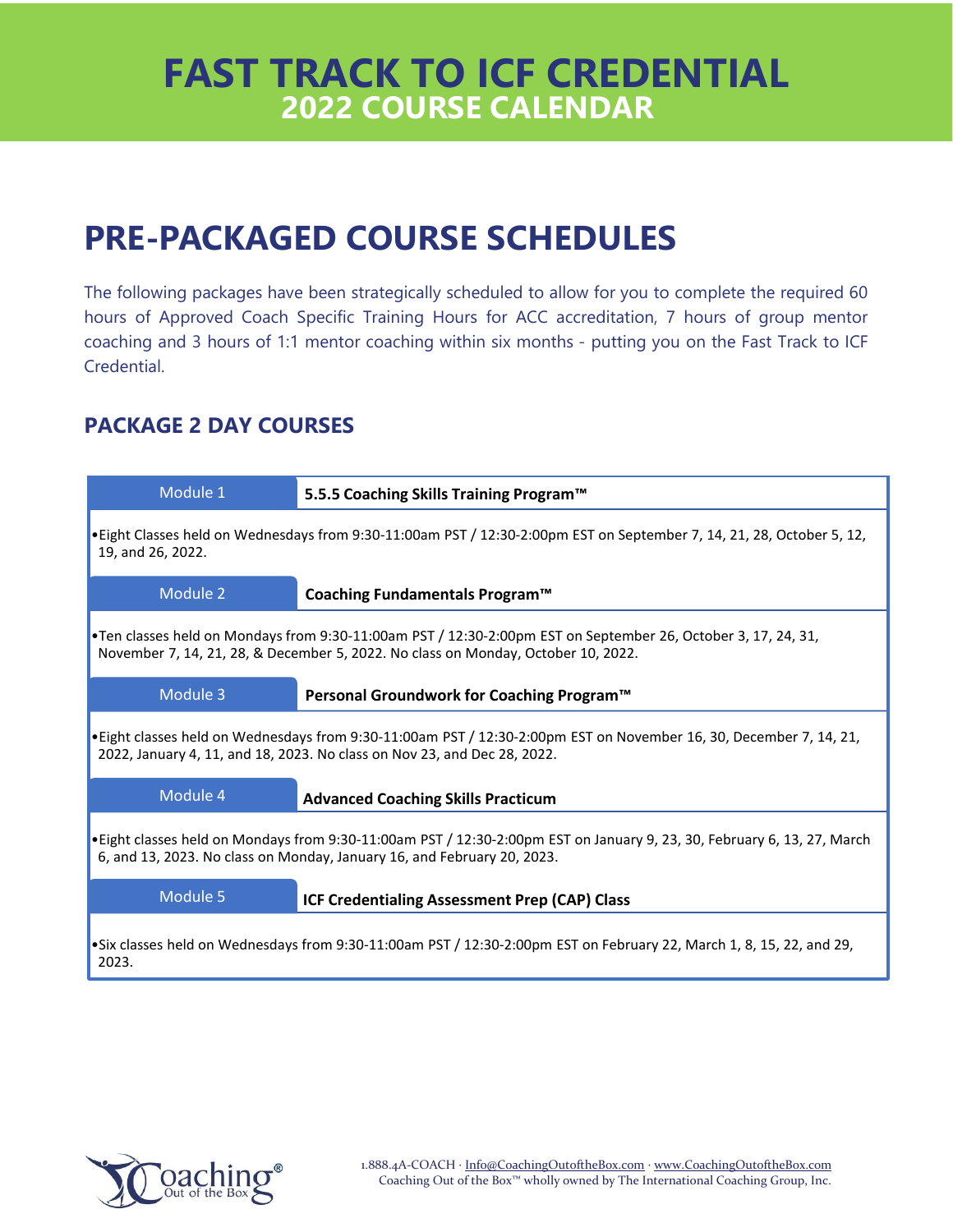# **PRE-PACKAGED COURSE SCHEDULES**

The following packages have been strategically scheduled to allow for you to complete the required 60 hours of Approved Coach Specific Training Hours for ACC accreditation, 7 hours of group mentor coaching and 3 hours of 1:1 mentor coaching within six months - putting you on the Fast Track to ICF Credential.

### **PACKAGE 3 NIGHT COURSES**



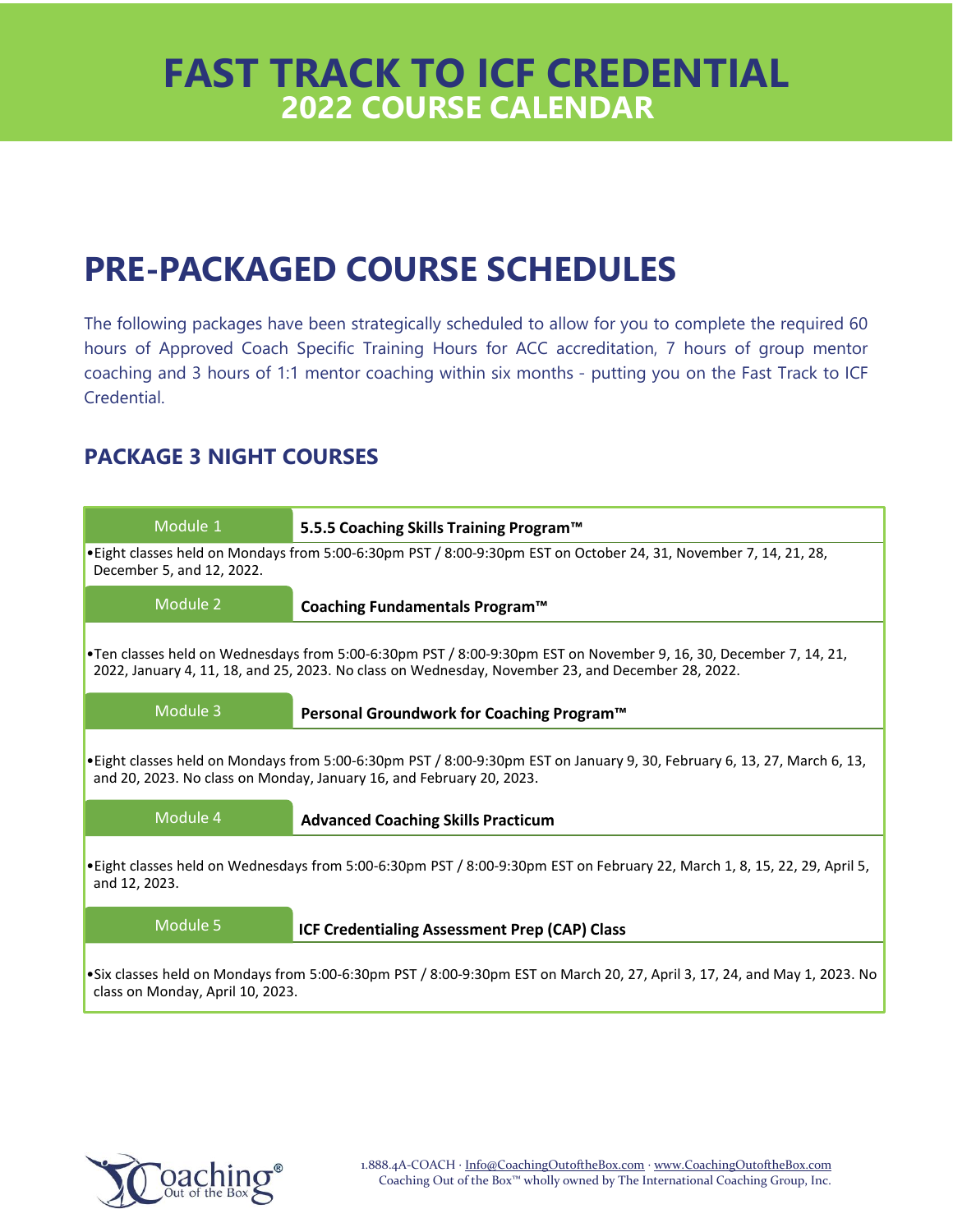# **PICK AND CHOOSE YOUR COURSES**

Use this section only if you have NOT selected a package above.

Courses are displayed in the order they are to be taken. While some courses can be taken concurrently, there are others that have prerequisite courses.

Please note that you have 18 months to complete the Fast Track to ICF Credential Package. If you would like to inquire about future dates not listed in this Course Calendar, please contact us at [info@coachingoutofthebox.com.](mailto:info@coachingoutofthebox.com)

### **Module 1 – 5.5.5 Coaching Skills Training Program™**

Can be taken concurrently with Coaching Fundamentals Program™ Prerequisite: NONE

- Tuesdays from  $9:30 11:00$  am PST /  $12:30 2:00$  pm EST on May 3, 10, 17, 24, 31, June 7, 14, 21, 2022.
- Tuesdays from  $5:00 6:30$  pm PST /  $8:00 9:30$  pm EST on July 12, 19, 26, August 2, 9, 16, 23, 30, 2022
- $\bullet$  Wednesdays from 9:30 11:00 am PST / 12:30 2:00 pm EST on September 7, 14, 21, 28, October 5, 12, 19, 26, 2022
- Mondays from 5:00 6:30 pm PST / 8:00 9:30 pm EST on October 24, 31, November 7, 14, 21, 28, December 5, 12, 2022

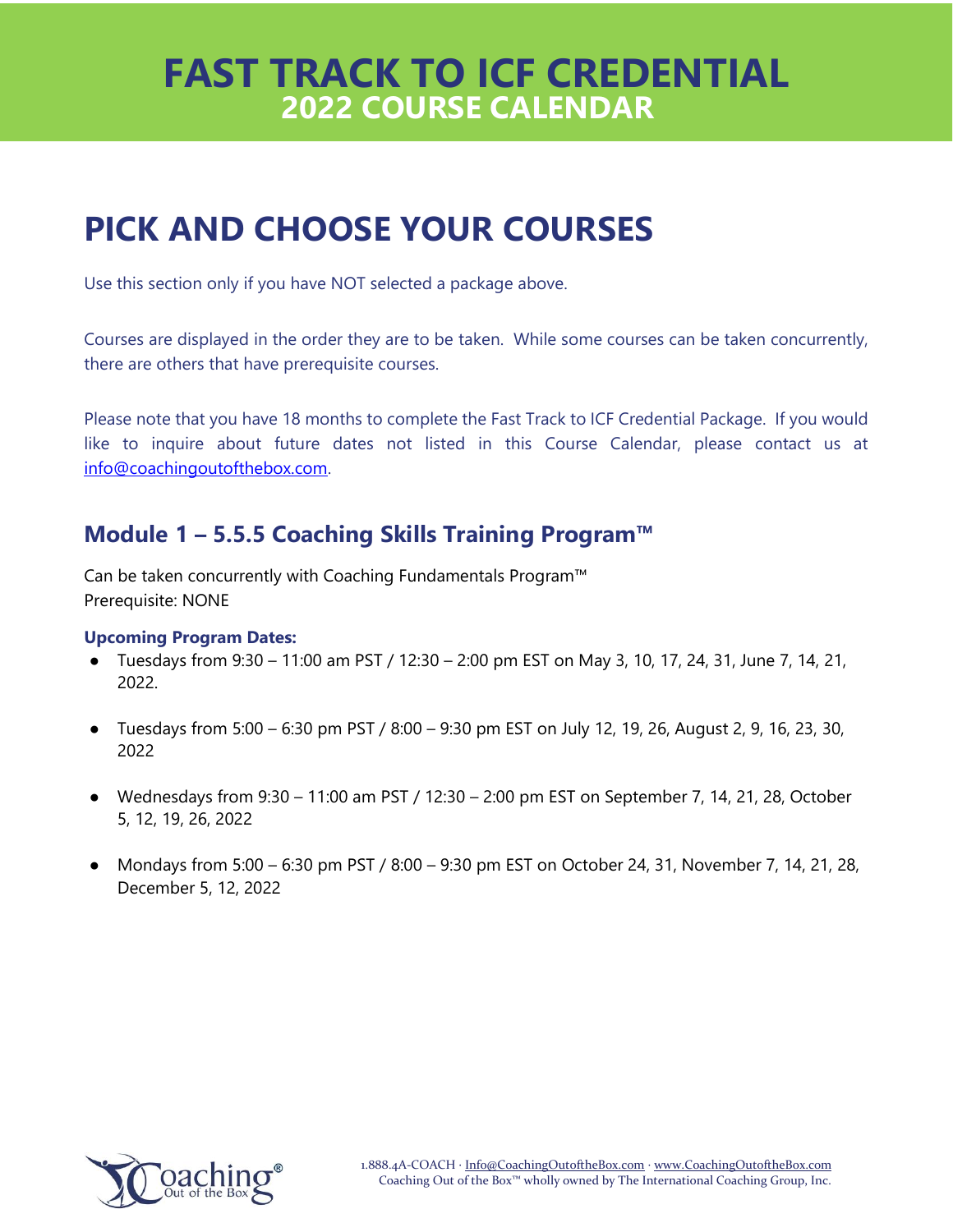### **Module 2 – Coaching Fundamentals Program™**

Can be taken concurrently with 5/5/5 Coaching Skills Training Program™ Prerequisite: NONE

#### **Upcoming Program Dates:**

- Thursdays from 9:30-11:00am PST / 12:30-2:00pm EST on June 9, 16, 23, 30, July 7, 14, 21, 28, August 4, 11, 2022.
- Thursdays from 5:00-6:30pm PST / 8:00-9:30pm EST on August 4, 11, 18, 25, September 1, 8, 15, 22, 29, and October 6, 2022.
- Mondays from 9:30-11:00am PST / 12:30-2:00pm EST on September 26, October 3, 17, 24, 31, November 7, 14, 21, 28, and December 5, 2022. No class on Monday, October 10, 2022.
- Wednesdays from 5:00-6:30pm PST / 8:00-9:30pm EST on November 9, 16, 30, December 7, 14, 21, 2022, January 4, 11, 18, and 25, 2023. No class on Wednesday, November 23, and December 28, 2022.

### **Module 3 – Personal Groundwork for Coaching Program™**

Can be taken concurrently with Advanced Coaching Skills Practicum Prerequisites: 5/5/5 Coaching Skills Training Program™ or Coaching Fundamentals Program™

- Mondays from 5:00-6:30pm PST / 8:00-9:30pm EST on May 9, 16, June 6, 13, 20, 27, July 11, and 18, 2022. No classes on May 23, 30, and July 4, 2022.
- Tuesdays from 9:30-11:00am PST / 12:30-2:00pm EST on July 12, 19, 26, August 2, 9, 16, 23, and 30, 2022.
- Tuesdays from 5:00-6:30pm PST / 8:00-9:30pm EST on September 13, 20, 27, October 4, 11, 18, 25, and November 1, 2022.
- Wednesdays from 9:30-11:00am PST / 12:30-2:00pm Ea EST stern on November 16, 30, December 7, 14, 21, 2022, January 4, 11, 18, 2023. No class on Wednesday, November 23, and December 28, 2022.
- Mondays from 5:00-6:30pm PST / 8:00-9:30pm EST on January 9, 30, Feb 6, 13, 27, March 6, 13, and 20, 2023. No class on Monday, January 16, and February 20, 2023.

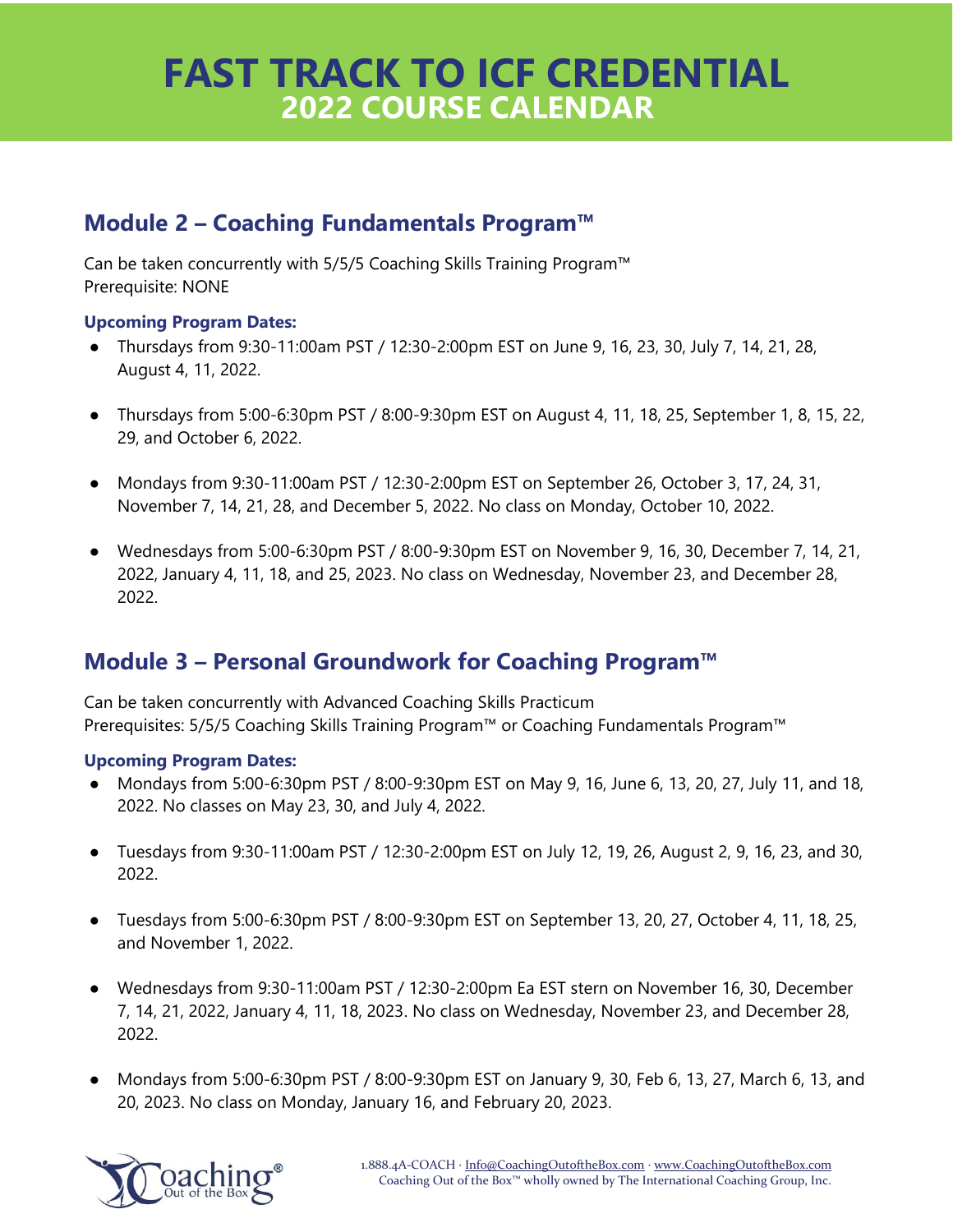### **Module 4 - Advanced Coaching Skills Practicum**

Can be taken concurrently with Personal Groundwork for Coaching Program™ and ICF Coach Knowledge Assessment (CKA) Prep Class Prerequisites: 5/5/5 Coaching Skills Training Program™ and Coaching Fundamentals Program™

- Wednesdays from 9:30-11:00am PST / 12:30-2:00pm EST on April 20, 27, May 4, 11, 18, 25, June 1, and 8, 2022.
- Wednesdays from 5:00-6:30pm PST / 8:00-9:30pm EST on June 15, 22, 29, July 6, 13, 20, 27, and August 3, 2022.
- Thursdays from 9:30-11:00am PST / 12:30-2:00pm EST on September 1, 8, 15, 22, 29, October 6, 13, and 20, 2022.
- Thursdays from 5:00-6:30pm PST / 8:00-9:30pm EST on October 13, 20, 27, November 3, 10, 17, December 1, and 8, 2022. No class on Thursday, November 24, 2022.
- Mondays from 9:30-11:00am PST / 12:30-2:00pm EST on January 9, 23, 30, February 6, 13, 27, March 6, and 13, 2023. No class on Monday, January 16, and February 20, 2023.
- Wednesdays from 5:00-6:30pm PST / 8:00-9:30pm EST on February 22, March 1, 8, 15, 22, 29, April 5, and 12, 2023.

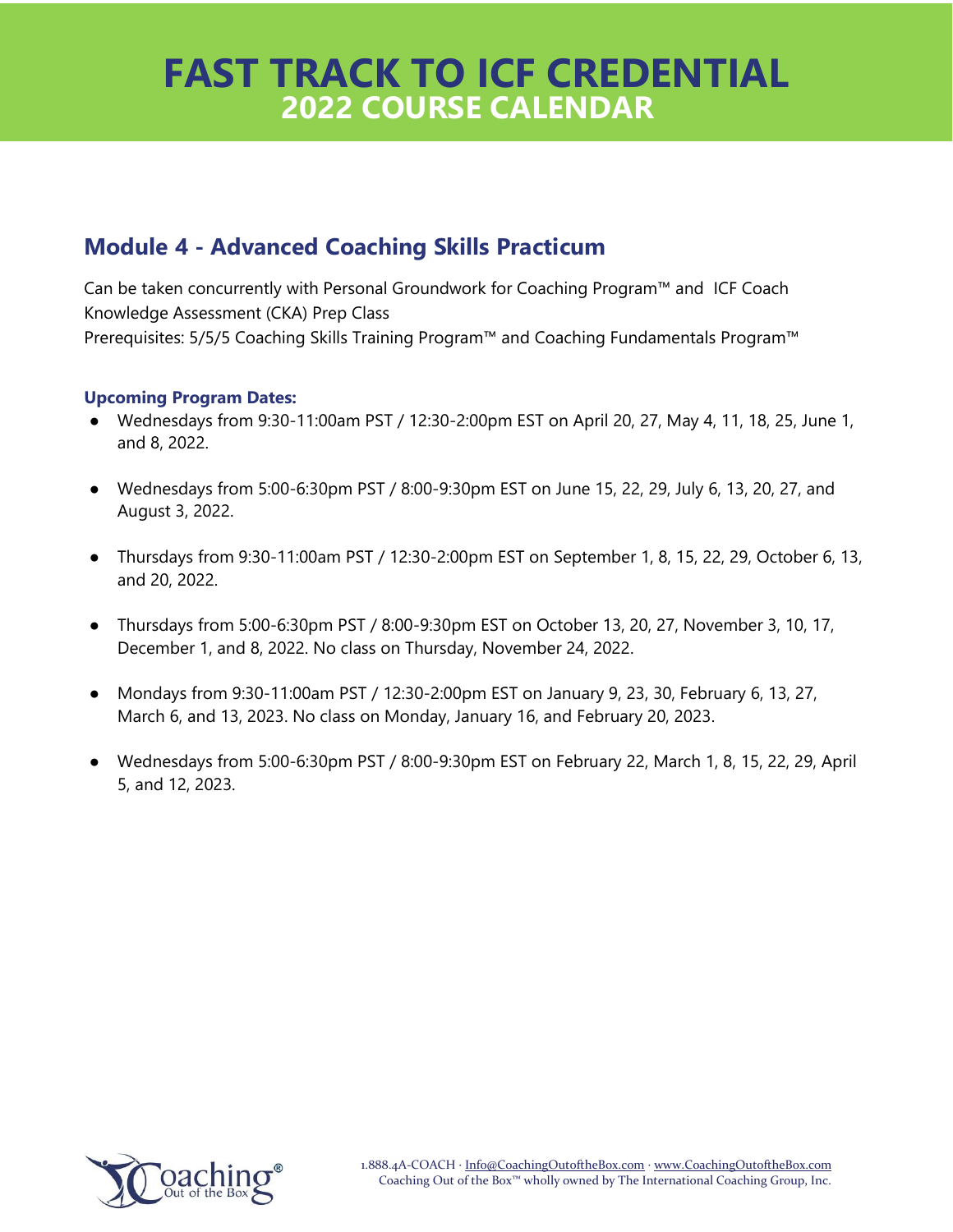### **Module 5 - ICF Credentialing Assessment Prep (CAP) Class**

Can be taken concurrently with Advanced Coaching Skills Practicum Prerequisites: 5.5.5 Coaching Skills Training Program™, Coaching Fundamentals Program™, and Personal Groundwork for Coaching Program™

- Mondays from 9:30-11:00am PST / 12:30-2:00pm EST on June 6, 13, 20, 27, July 11, and 18, 2022. No class on Mondays, July 4, 2022.
- Mondays from 5:00-6:30pm PST / 8:00-9:30pm EST on July 25, August 8, 15, 22, 29, and September 12, 2022. No classes on August 1 and September 5.
- Tuesdays from 9:30-11:00am PST / 12:30-2:00pm EST on September 20, 27, October 4, 11, 18, and 25, 2022
- Wednesdays from 5:00-6:30pm PST / 8:00-9:30pm EST on November 15, 22, 29, December 6, 13, and 20, 2022.
- Wednesdays from 9:30-11:00am PST / 12:30-2:00pm EST on February 22, March 1, 8, 15, 22, and 29, 2023.
- Mondays from 5:00-6:30pm PST / 8:00-9:30pm EST on March 20, 27, April 3, 17, 24, and May 1, 2023. No class on Monday, April 10, 2023.